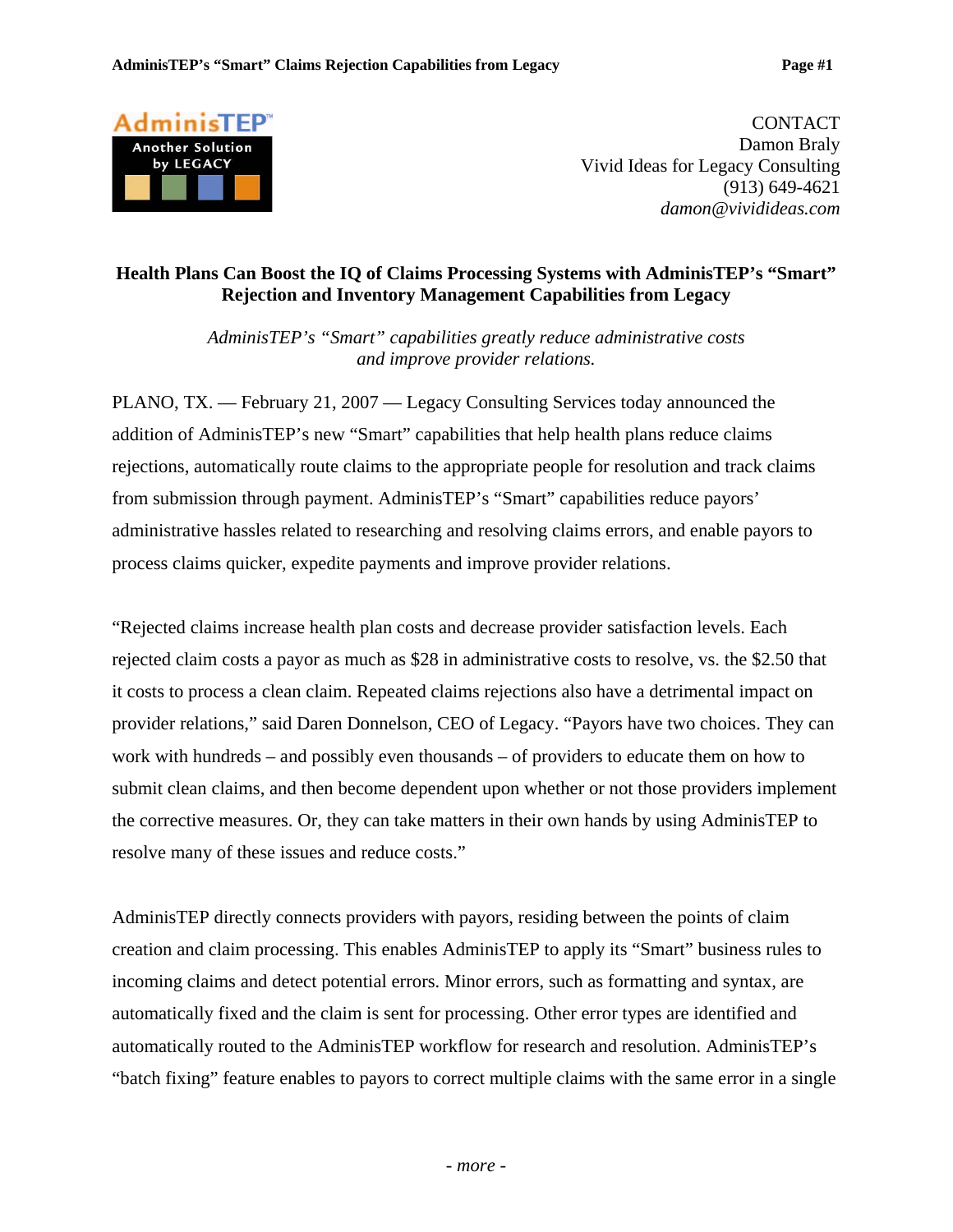batch, such as correcting member ID numbers in multiple claims received from a provider. As a result, providers receive fewer claims rejections and payors reduce administrative costs as first past rates increase and less human intervention is required to process claims.

AdminisTEP uses perimeter processing to apply its "Smart" business rules to reduce operational costs and information technology demands. With perimeter processing, AdminisTEP's servers handle the processing needs to apply the business rules, instead of burdening the payor's core claims system with the increased processing demands. Once the "Smart" business rules are applied to claims, AdminisTEP becomes a convergent point where all data comes together and providers and payors can access the information and functionality via the standard interfaces that connect AdminisTEP with other solutions.

Additional AdminisTEP capabilities that reduce administrative costs include the solution's claims inventory management feature, which allows providers and payors to look up the status of a claim at any point in the process. This feature enables payors to quickly know the number of submitted and rejected claims, how many claims are ready for payment, and the cash required to pay processed claims.

AdminisTEP's inventory management feature also electronically notifies the sender of claims when there is a problem. Claims with errors are routed to AdminisTEP's Data Correction Review (DCR) queue, where payors or providers can resolve the issue and resubmit the claims. Claims rejections also are handled electronically, virtually eliminating manual processes and reducing operational costs by avoiding the need to send printed rejection letters via the mail.

The value of the claims inventory management capabilities is further enhanced by AdminisTEP's ability to transform paper-based claims in electronic claims. These paper-based claims – which used to require manual processes to track – can now be managed electronically via AdminisTEP, along with the other electronically submitted claims. Further reducing paper printing and mailing costs, AdminisTEP also offers payors the ability to send explanation of payment (EOPs) via electronic methods.